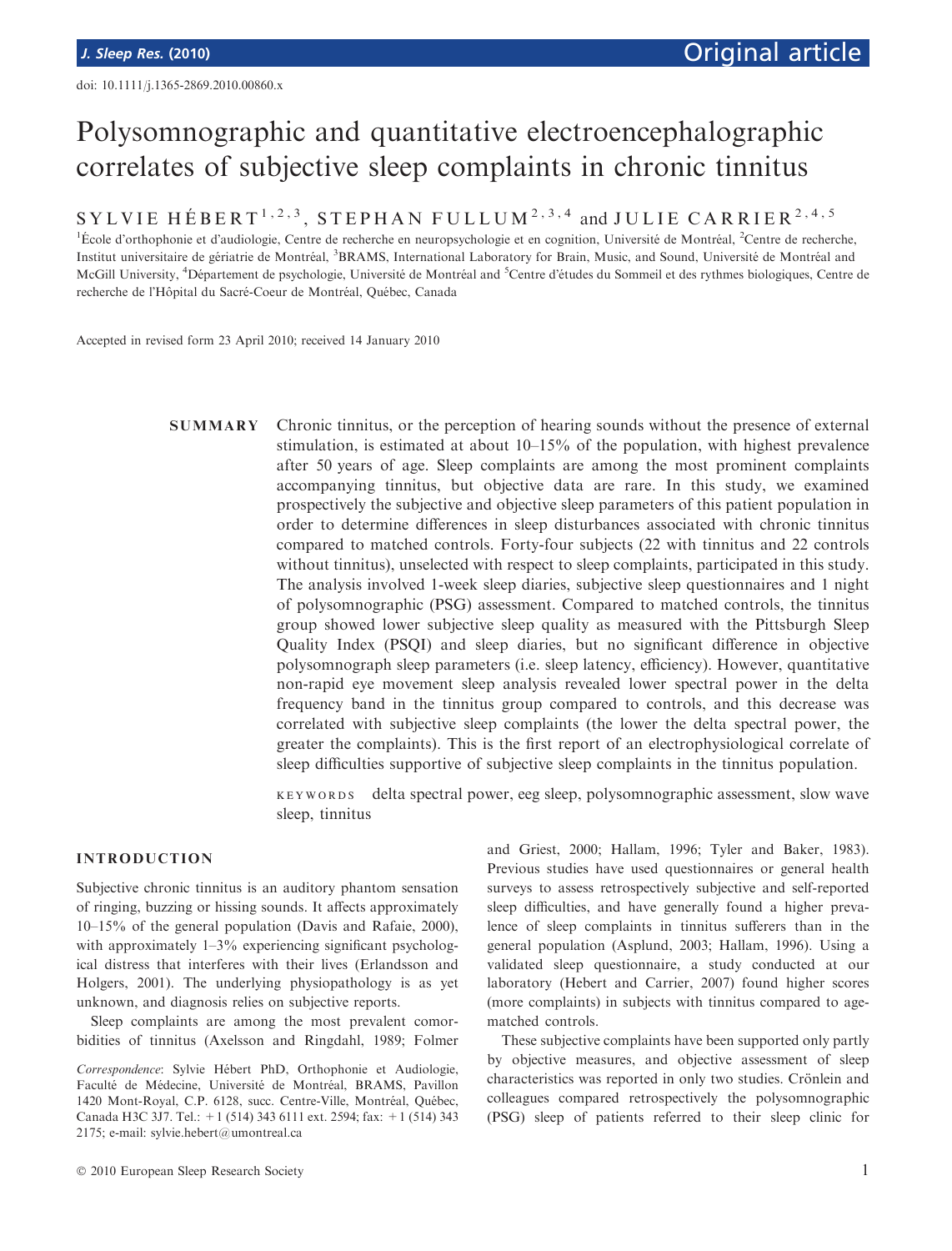complaints of insomnia and suffering or not from tinnitus (Cronlein et al., 2007). They found no significant differences in objective or subjective sleep variables between the two patient groups with insomnia complaints, with the exception of longer sleep latency in the group with tinnitus. Similarly, Burgos et al. (2005) found that objective and subjective sleep characteristics in 10 tinnitus patients with sleep complaints did not differ from those in insomnia patients. However, when the comparison group was healthy controls rather than insomnia patients, the tinnitus group displayed worse sleep on both subjective (Pittsburgh Sleep Quality Inventory) and objective (sleep efficiency, total sleep time and number of awake periods) measures.

While these two studies used PSG to assess the sleep characteristics of tinnitus sufferers, both assessed clinic-based tinnitus patients with concomitant sleep complaints. The interpretation of the results could therefore be confounded with the presence of sleep disorders unrelated to tinnitus, and may not reflect a specific characteristic of the presence of tinnitus.

The aim of the present study was to assess the sleep quality of tinnitus subjects by examining both subjective and objective sleep characteristics within the same group of participants and by avoiding the confound of selecting only subjects with sleep disorders. We therefore recruited prospectively tinnitus participants suffering from chronic tinnitus without referring specifically to sleep difficulties. We hypothesized that subjective sleep parameters, assessed by a validated sleep questionnaire (Pittsburgh Sleep Quality Index) and sleep diaries, as well as objective sleep parameters, measured by PSG assessment of sleep architecture (sleep latency, sleep duration, number of awakenings and increased duration of Stages 1 and 2) and quantitative sleep electroencephalogram (EEG) would be more impaired in the tinnitus group than in age-matched controls without tinnitus. Questionnaires assessing mood, depression, anxiety and tinnitus distress (tinnitus group) as well as hearing status were administered to establish the contribution to group differences.

# METHODS

# **Participants**

Twenty-two subjects (eight men and 14 women) with chronic tinnitus for at least 6 months [mean duration of tinnitus was 10.8 years, standard deviation (SD) 10.1] and 22 controls without tinnitus (eight men and 14 women) were recruited through newspaper advertisements, word of mouth and the Tinnitus Association of Quebec. The advertisement invited subjects with or without tinnitus to participate in a sleep study. The groups did not differ in age or educational level [mean age (SD) 62.5 (6.7) and 60.4 (6.9); mean education 14.4 (3.1) and 14.8 (3.5) for tinnitus and control groups, respectively, all  $Ps > 0.05$  by independent *t*-tests. All participants were in good physical and mental health, as assessed by an in-house general questionnaire covering concomitant medication, medical history and self-reported neurological and psychiatric conditions. Exclusion criteria were any uncontrolled medical condition that interfered with metabolic, sleep or mood function (e.g. diabetes, uncontrolled hyper- or hypotension, renal insufficiency, hyper- or hypothyroidism), a BMI index greater than 35 (severely obese) or transmeridian travel or night work in the 3 months prior to the study. Participants with known diagnosed insomnia or who were taking medication to initiate or maintain sleep were also excluded.

The two groups of 22 participants did not include 13 additional participants in whom significant sleep abnormalities were discovered after PSG assessment, i.e. periodic limb movement or apnea-hypoapnea index greater than 10 episodes per hour. The number of participants excluded on the basis of sleep apnea or periodic limb movements was higher in the tinnitus  $(n = 9)$  than control group  $(n = 4)$ , but this difference was not significant ( $P = 0.34$  using a two-tailed Fisher's exact test).

# MATERIALS AND APPARATUS

## Hearing loss

Hearing loss was assessed by an audiogram following the standard Hughson–Westlake procedure in a soundproof booth using a clinical audiometer and insert phones (Interacoustic AC40, ANSI S3.6 norms, 1989). Pure-tone averages (PTA) were calculated for standard frequencies for each ear: PTA low (250, 500, 1 kHz, 2 kHz), PTA high (4 kHz and 8 kHz) and PTA total (250–8 kHz).

#### **Ouestionnaires**

Sleep complaints were assessed with the French version of the Pittsburgh Sleep Quality Index (Buysse et al., 1989). The PSQI assesses subjective sleep quality retrospectively over the past month. A single global index can be obtained from its 19 items, and three domains can be clustered to describe subjective sleep reports more accurately (Cole et al., 2006): (1) sleep efficiency, (2) perceived sleep quality and (3) daily disturbances. Higher scores on the three-factor analysis and global index represent higher reported sleep disturbances.

Depressive symptomatology and anxiety were assessed respectively by validated questionnaires: the Beck Depression Inventory (BDI)-II (Beck et al., 1996) and the State Trait Anxiety Questionnaire (ASTA) (Spielberger et al., 1970).

Auditory sensitivity to external sounds, called hyperacusis (Khalfa et al., 2002), and tinnitus-related distress (Meric et al., 2000) were also assessed to compare group characteristics with those of previous studies.

#### Sleep diaries

Prospective self-evaluation of subjective sleep was assessed based on a 7-day sleep diary. Thus, a French version of the Pittsburgh sleep diaries (Monk et al., 1994) was used to assess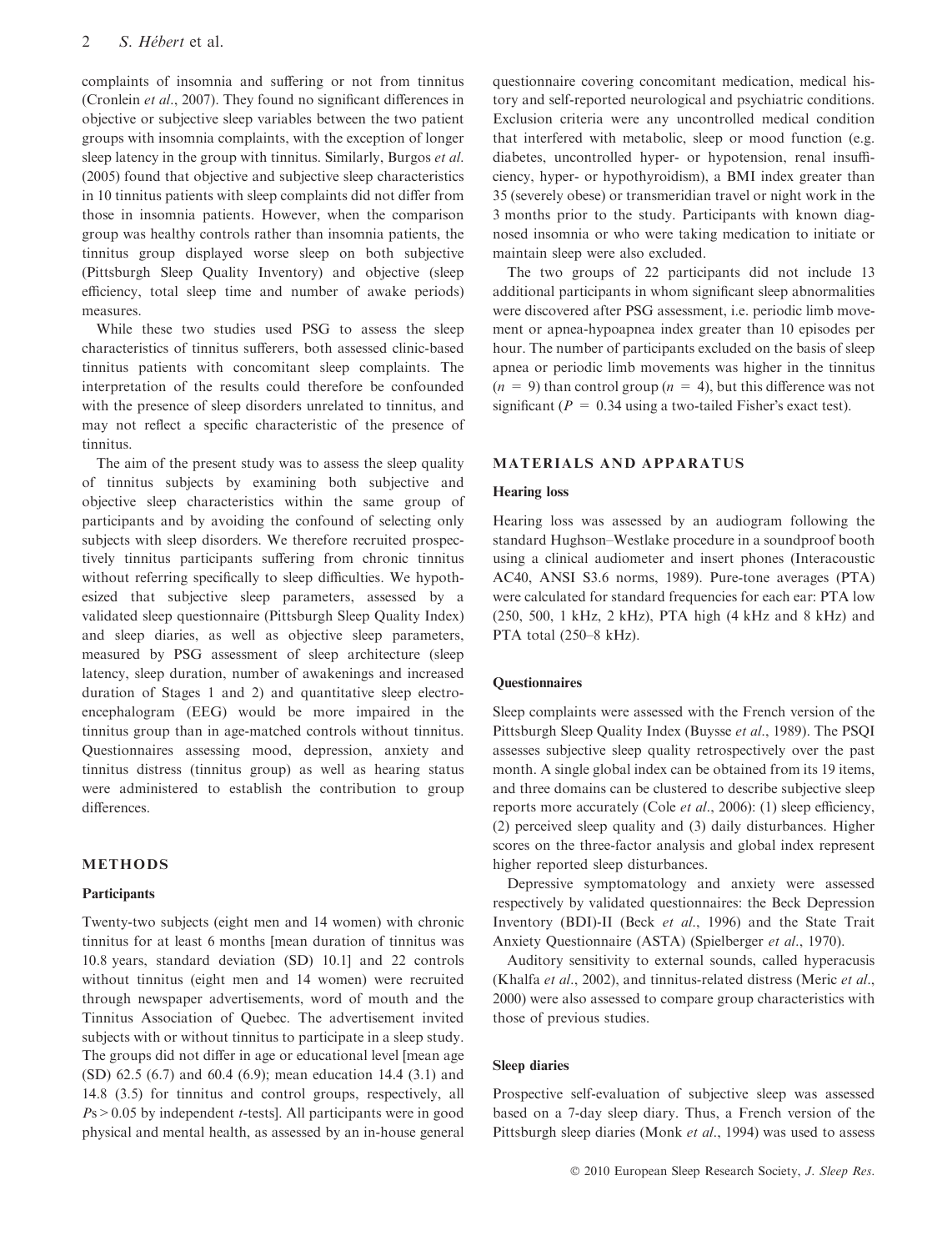habitual sleep latency (how many minutes it took to fall asleep) and sleep duration (number of minutes spent asleep, excluding sleep latency and wake time during the night). The diary also included visual analog scales (VAS) ranging from 0 to 100 mm to assess sleep quality, mood at wake time, vigilance at wake time and perception of having had a good night's sleep (restorative sleep). Higher scores mean better quality sleep. Data were averaged across the 7 days.

# PSG sleep recording and quantitative non-rapid eye movement (NREM) sleep EEG

For PSG, EEG electrodes were placed according to the international 10–20 system using a referential montage with linked ears (10 k $\Omega$ ). Chin EMG and left and right EOG were also recorded. A nasal thermistor and EMG leg electrodes were used to screen for breathing and sleep movement disorders, respectively. A Grass Model 15 Neurodata system with 15A54 amplifiers (10 000 gain, 0.3–100 Hz bandpass, – 6 dB) was used, with signals digitalized at a 256 Hz sampling rate using a commercial software (HARMONIE 5.1; Stellate Systems, Montreal, Canada). Sleep stages were scored visually on C3 (linked ears) by an experienced technician blinded for group (tinnitus versus control) on a computer screen (LUNA; Stellate Systems) according to standard criteria adapted to scoring 20-s epochs. Bedtime (lights off) and wake-up time (lights on) in the laboratory for each participant were scheduled according to their mean habitual bedtime and wake-up time derived from the 7-day sleep diary. For all PSG sleep recordings, subjects were required to stay in bed for their entire habitual sleep duration (from scheduled lights off to scheduled lights on). Sleep stage variables were computed from sleep onset to lights on. Sleep efficiency was defined as (number of minutes spent asleep  $\div$  total number of minutes from sleep onset to lights on)  $\times$  100. Sleep onset was defined as three consecutive Stage 1 epochs or one epoch of another sleep stage. The number of awakenings was defined as the number of times participants woke up and remained awake for longer than 20 s over the entire night.

For EEG analysis, spectral analyses of NREM sleep (Stages 2, 3 and 4) were computed using a commercial software package (Stellate Systems) on C3 and C4 derivations using fast-Fourier Transformation (FFT) (cosine tapering) on 4-s artifact-free sections yielding a spectral resolution of 0.25 Hz. EMG artifacts were detected automatically and rejected for spectral analysis (Brunner et al., 1996). Further artifacts were eliminated by visual detection. Epochs containing artifacts were considered as missing data to preserve sleep continuity. The detection algorithm compares high-frequency spectral EEG power (26.25–32.0 Hz) in each 4-s spectral epoch with the spectral power of a moving 3-min window. A 4-s value is considered artifactual when it exceeds the background spectral power by a factor of 4. Five 4-s spectral epochs were averaged to maintain correspondence with the 20-s sleep scoring windows. The number of minutes of rejected EEG contaminated by artifacts did not differ between the two groups (means 28.4 and 34.2 for tinnitus and controls, respectively,  $P = 0.29$ by an independent *t*-test). Spectral power was averaged for allnight NREM sleep. Analyses were performed per 1-Hz frequency bins ranging from 1.0 to 32.0 Hz. Analyses were also performed on 0.5–1.0 Hz bins. Spectral power in delta (0.5–4 Hz), theta (4–7 Hz), alpha (8–12 Hz), sigma (12–16 Hz) and beta (16–32 Hz) bands were then calculated by summing the absolute power values of respective frequency bins. Preliminary analysis yielded no interhemispheric differences (all  $Ps > 0.05$  by independent *t*-tests), and spectral power in each frequency band was averaged for C3 and C4.

# Procedure

#### Visit 1 (Institut universitaire de gériatrie de Montréal)

During the first 2-h visit, participants gave their informed consent, completed the study questionnaires (general health questionnaire, BECK-II and hyperacusis), provided blood and urine samples and underwent a hearing assessment. They were given a 7-day sleep diary to complete at home prior to the sleep laboratory assessment, and they were asked to follow their regular bedtime and wake time  $(\pm 30 \text{ min})$  for the 7 days according to their habitual sleep–wake cycle.

## Visit 2 (Hôpital du Sacré-Coeur de Montréal)

During the second visit to the sleep laboratory clinic, participants completed additional questionnaires (PSQI, ASTA-Trait, VAS scales). PSG was performed in private bedrooms at each subject's habitual sleep and wake time, ascertained by averaging sleep and wake times from their sleep diaries.

This study was approved by the ethics committees of the Institut universitaire de gériatrie de Montréal and Hôpital du Sacré-Coeur de Montréal.

#### Statistical analysis

Missing data were not replaced. Analyses of variance (anovas) with one independent factor (group: tinnitus and control) and one within-subject factor (ear: left and right) were performed to compare pure tone averages (PTA: high, low, total). Independent t-tests were performed to assess group differences (tinnitus and control) on questionnaires (ASTA, Beck-II, hyperacusis), prospective subjective sleep measure (sleep diaries), retrospective subjective sleep measure (PSQI) and objective sleep assessment [PSG and quantitative EEG (qEEG)]; qEEG data were unavailable for four subjects (two tinnitus, two controls) because EEG quality was too low to be included in quantitative sleep analyses (e.g. EKG contamination, sweat artifacts). Analyses were performed on log-transformed qEEG data, but analyses performed on the raw data yielded an identical pattern of results. A Pearson product–moment correlation analysis was performed between delta frequency band and variables on which the two groups differed. All statistical tests were two-tailed.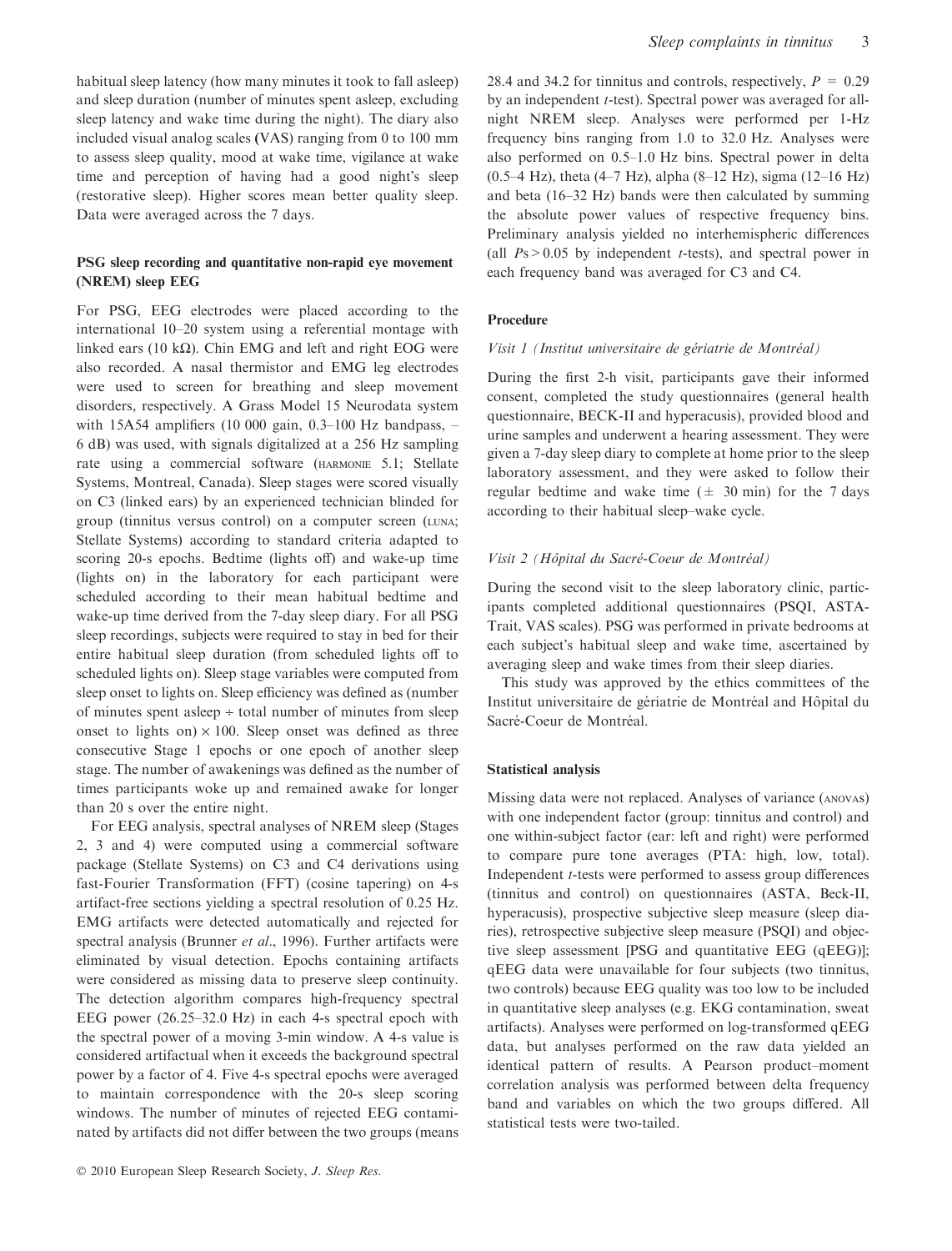|                                                                |                                   | Tinnitus ( $n = 22$ ) Controls ( $n = 22$ )                  |           |  |  |
|----------------------------------------------------------------|-----------------------------------|--------------------------------------------------------------|-----------|--|--|
|                                                                | Mean(SD)                          | Mean(SD)                                                     | $P-value$ |  |  |
| (a) Mean (SD) and P-values for PTA (high, low, total) averaged |                                   |                                                              |           |  |  |
| across ears                                                    |                                   |                                                              |           |  |  |
|                                                                | PTA high $40.5(19.4)$             | 28.3(14.3)                                                   | 0.024     |  |  |
|                                                                | PTA low $21.1(10.3)$              | 13.7(8.1)                                                    | 0.013     |  |  |
|                                                                | PTA total $27.4(11.9)$ 18.5 (8.8) |                                                              | 0.008     |  |  |
|                                                                |                                   | (b) Mean (SD) and P-values for ASTA-Trait, BDI-II and hyper- |           |  |  |
| acusis                                                         |                                   |                                                              |           |  |  |
| Asta-Trait                                                     | 37.1(10.2)                        | 30.1(9.6)                                                    | 0.027     |  |  |
| BDI-II                                                         | 6.1(6.6)                          | 3.0(3.8)                                                     | n.s.      |  |  |
| Hyperacusis                                                    | 17.2(7.4)                         | 12.6(8.1)                                                    | 0.055     |  |  |

Inventory; PTA: Pure-tone averages; SD: standard deviation.

# RESULTS

# Hearing loss, anxiety, depression, hyperacusis and tinnitusrelated distress

There was no main effect of ear side or any interaction with this factor on thresholds (all  $Ps > 0.05$ ). The tinnitus group showed higher hearing thresholds than the control group: PTA high  $(F_{(1, 41)} 5.5, P = 0.02)$ , PTA low  $(F_{(1,41)} 6.8,$  $P = 0.01$ ) and PTA total  $(F_{(1, 41)}, 7.7, P = 0.008)$ (Table 1a).

Mean and standard deviations for anxiety and depressive symptoms and hyperacusis measures for both groups are shown in Table 1B. Compared to the control group, tinnitus subjects were more anxious (anxiety trait:  $(t_{(40)}$  –2.29,  $P \leq 0.05$ ). The two groups did not differ significantly on depressive or hyperacusis symptoms, although the tinnitus group scored higher on both questionnaires  $(t_{(41)} -1,84,$  $P = 0.07$  and  $t_{(41)}$  1.98,  $P = 0.06$ , respectively). Tinnitus subjects scored 15.6 on average (range  $=0$ –52) on the tinnitusrelated distress questionnaire and had had their tinnitus for 10.8 years on average (range=1.5–42 years).

#### Subjective and objective sleep parameters

#### PSQI

The tinnitus group showed a higher PSQI index than the control group,  $(t_{(39)} -3.35, P \le 0.01)$ , with means of 7.2  $(SD=3.5)$  and 4.0  $(SD=2.5)$ , respectively. Analyses of PSQI clusters revealed that they also showed poorer self-assessment on sleep efficiency  $(t_{(41)}$  -2.58,  $P < 0.01$ ), perceived sleep quality ( $t_{(40)}$  –3.06,  $P < 0.01$ ) and daily disturbances ( $t_{(41)}$  – 2.11,  $P \le 0.05$ ) (Fig. 1).

# Sleep diaries

The tinnitus group reported shorter sleep duration  $(t_{(41)}$  2.683,  $P = 0.010$ , poorer sleep quality ( $t_{(41)}$  2.490,  $P = 0.017$ ) and



Fig. 1. Mean scores (SE) for the tinnitus and control groups on the three factors of the Pittsburgh Sleep Quality Index (PSQI) questionnaire.

| PSQI Score                                                                                                                                                                                 | s<br>2<br>1<br>0 | <b>Efficiency</b>                                                                                                                                                                                                                                                                                                                                                                                                                                                                                                                                                                                                  | Perceived quality                                                                     |                                                                                       | T                                                   |  |
|--------------------------------------------------------------------------------------------------------------------------------------------------------------------------------------------|------------------|--------------------------------------------------------------------------------------------------------------------------------------------------------------------------------------------------------------------------------------------------------------------------------------------------------------------------------------------------------------------------------------------------------------------------------------------------------------------------------------------------------------------------------------------------------------------------------------------------------------------|---------------------------------------------------------------------------------------|---------------------------------------------------------------------------------------|-----------------------------------------------------|--|
| Daily disturbances<br>$*P < 0.05$<br>Fig. 1. Mean scores (SE) for the tinnitus and control groups on the<br>three factors of the Pittsburgh Sleep Quality Index (PSQI) question-<br>naire. |                  |                                                                                                                                                                                                                                                                                                                                                                                                                                                                                                                                                                                                                    |                                                                                       |                                                                                       |                                                     |  |
|                                                                                                                                                                                            |                  | Table 2. Subjective prospective sleep assessment (diaries)                                                                                                                                                                                                                                                                                                                                                                                                                                                                                                                                                         |                                                                                       |                                                                                       |                                                     |  |
|                                                                                                                                                                                            | <i>Item</i>      |                                                                                                                                                                                                                                                                                                                                                                                                                                                                                                                                                                                                                    | Tinnitus<br>$(n = 22)$<br>Mean (SD)                                                   | Controls<br>$(n = 22)$<br>Mean(SD)                                                    | P-value                                             |  |
|                                                                                                                                                                                            |                  | Sleep latency (min)<br>Sleep duration (min)<br>Sleep quality<br>Mood at wake time<br>Vigilance at wake time<br>Perception of a good<br>night's sleep<br>(restorative sleep)                                                                                                                                                                                                                                                                                                                                                                                                                                        | 31.9 (31.5)<br>382.3 (55.7)<br>63.6 (13.8)<br>70.0 (15.5)<br>63.0(16.3)<br>60.1(16.2) | 19.5 (15.4)<br>431.7 (64.8)<br>73.9 (13.1)<br>76.5(15.5)<br>73.8 (13.6)<br>70.3(16.6) | <b>NS</b><br>0.010<br>0.017<br>NS<br>0.024<br>0.050 |  |
|                                                                                                                                                                                            |                  | poorer vigilance at wake time $(t_{(41)}$ 2.346, $P = 0.024$ ) than the<br>control group (Table 2). Of marginal significance is that they<br>also reported having less restorative sleep (perception of a<br>good night's sleep) than their control counterparts $(t_{(41)} 2.021,$<br>$P = 0.050$ .                                                                                                                                                                                                                                                                                                               |                                                                                       |                                                                                       |                                                     |  |
|                                                                                                                                                                                            |                  | Objective sleep (PSG)                                                                                                                                                                                                                                                                                                                                                                                                                                                                                                                                                                                              |                                                                                       |                                                                                       |                                                     |  |
|                                                                                                                                                                                            |                  | The tinnitus group did not differ significantly from the control<br>group on PSG sleep variables (Table 3).                                                                                                                                                                                                                                                                                                                                                                                                                                                                                                        |                                                                                       |                                                                                       |                                                     |  |
|                                                                                                                                                                                            |                  | Quantitative EEG and correlations                                                                                                                                                                                                                                                                                                                                                                                                                                                                                                                                                                                  |                                                                                       |                                                                                       |                                                     |  |
|                                                                                                                                                                                            |                  | Spectral power in each of the five frequency bands (delta,<br>theta, alpha, sigma and beta) was compared between groups.<br>Spectral power in the delta frequency band was significantly<br>lower in the tinnitus $[t_{(38)} 2.20, P = 0.034]$ than the control<br>group. The mean delta power value of 5.12 for the tinnitus<br>group was outside the standard 95% confidence interval of the<br>controls' mean (5.20–5.49), as well as outside the very<br>conservative 99% confidence interval of the controls' mean<br>(5.15–5.54). None of the other frequency band differences was<br>significant (Table 4). |                                                                                       |                                                                                       |                                                     |  |

#### Objective sleep (PSG)

#### Quantitative EEG and correlations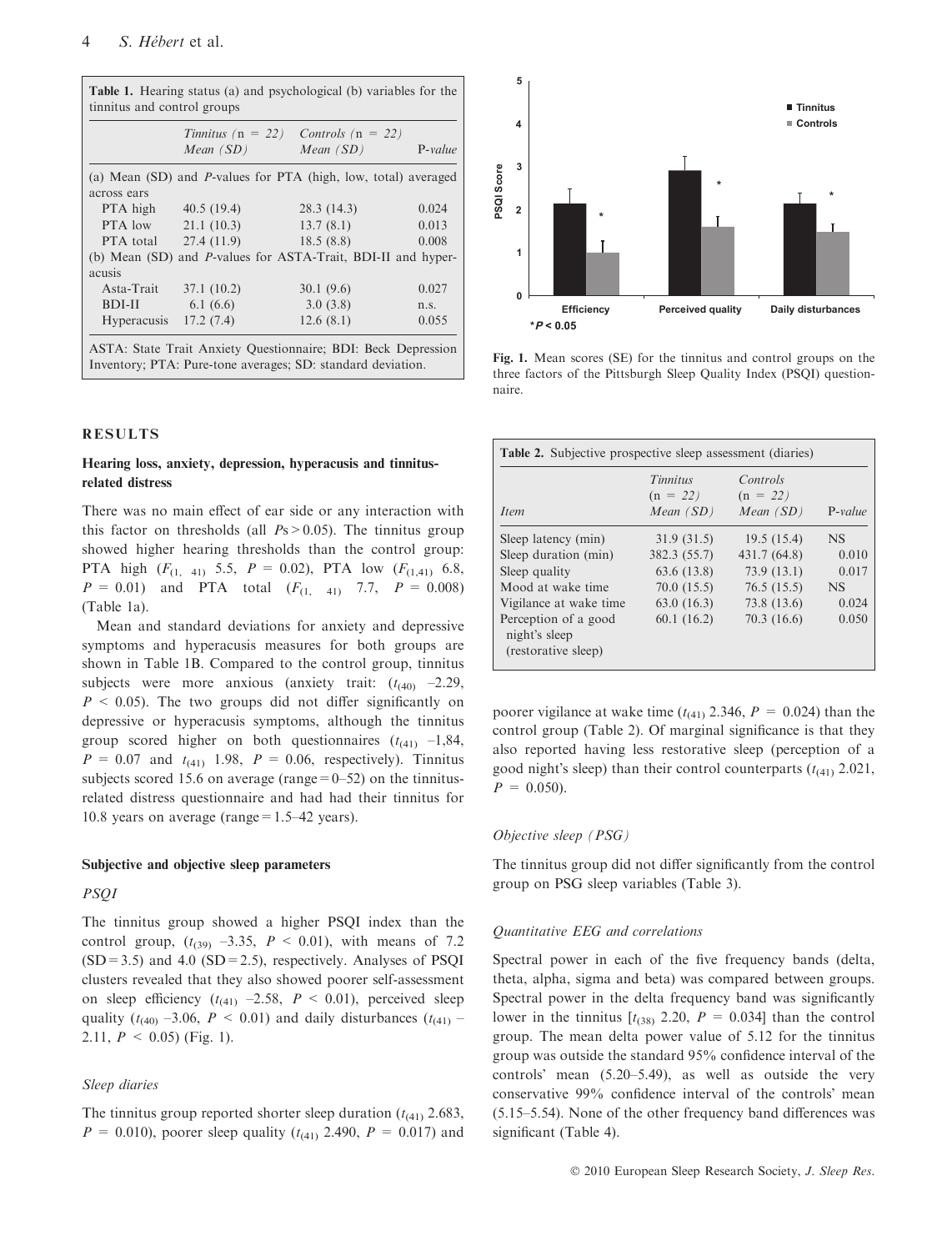|                              | Tinnitus<br>$(n = 22)$ | Controls<br>$(n = 22)$ |           |
|------------------------------|------------------------|------------------------|-----------|
| <i>Item</i>                  | Mean $(SD)$            | Mean $(SD)$            | $P-value$ |
| Sleep latency (min)          | 23.3(35.5)             | 13.4(9.8)              | 0.21      |
| Sleep duration (min)         | 365.8 (89.3)           | 376.6 (59.6)           | 0.64      |
| Wake time (min)              | 80.1 (41.6)            | 65.6(41.5)             | 0.25      |
| Sleep efficiency $(\% )$     | 80.9 (12.2)            | 85.2(8.9)              | 0.19      |
| Stage 1 ( $\%$ of TST)       | 9.5(5.9)               | 8.6(4.5)               | 0.57      |
| Stage 2 ( $\%$ of TST)       | 68.0(6.6)              | 66.4(6.6)              | 0.41      |
| Stages 3 and 4 $(\%$ of TST) | 3.5(3.5)               | 4.8(3.7)               | 0.21      |
| $REM$ (% of TST)             | 19.1(5.5)              | 20.2(5.8)              | 0.51      |
| Number of awakenings         | 44.4 (18.1)            | 40.1(18.2)             | 0.47      |

| <b>Table 4.</b> Mean spectral power [standard deviation (SD)] of the<br>different frequency bands for the tinnitus and control groups |                       |                                             |             |  |  |  |
|---------------------------------------------------------------------------------------------------------------------------------------|-----------------------|---------------------------------------------|-------------|--|--|--|
| <i>Frequency band</i>                                                                                                                 | $Mean(SD)$ $Mean(SD)$ | Tinnitus ( $n = 20$ ) Controls ( $n = 20$ ) | $P-value^*$ |  |  |  |
| Delta $(0.5-4 \text{ Hz})$                                                                                                            | 176.9(56.4)           | 219.2(60.0)                                 | 0.034       |  |  |  |
| Theta $(4-7 \text{ Hz})$                                                                                                              | 47.5(20.0)            | 53.1 (15.5)                                 | 0.204       |  |  |  |
| Alpha $(8-12 \text{ Hz})$                                                                                                             | 23.7(13.1)            | 25.0(14.7)                                  | 0.923       |  |  |  |
| Sigma $(12-16$ Hz)                                                                                                                    | 12.1(5.6)             | 10.3(3.7)                                   | 0.411       |  |  |  |
| Beta (16–32 Hz)                                                                                                                       | 4.6(2.1)              | 3.9(1.2)                                    | 0.583       |  |  |  |
| *Although raw data are presented, the <i>P</i> -values correspond to<br>analyses on log-transformed data.                             |                       |                                             |             |  |  |  |

Correlations were run between delta spectral power and the variables that differed between the groups, namely PSQI scores, anxiety (trait), hearing loss and the diary variables sleep duration and quality, vigilance at wake time and perception of a good night's sleep. The only significant correlation was a negative correlation between spectral power and PSQI scores:  $r_{(38)}$  –0.371,  $P = 0.022$ . None of the other correlations was significant, with all Ps between 0.12 (vigilance at wake time) and 0.67 (hearing loss). In the tinnitus group only, the correlation between tinnitus-related distress and delta power was  $r_{(19)} -0.39$ ,  $P = 0.086$  (see Fig. 2).

# DISCUSSION

The main finding of this study is that, compared to an agematched control group, subjects with tinnitus have more sleep complaints and lower spectral power in the delta band during NREM sleep. The delta band is a frequency band associated with brain synchronization, restorative sleep and sleep depth.

A key aspect of our study is that although our tinnitus sample was similar to those described in other studies in terms of hearing status, tinnitus-related distress and psychological variables (e.g. Hebert and Carrier, 2007), subjects taking sleep medication or with diagnosed sleep disorders or other diseases that could interfere with sleep assessments were not included.



Fig. 2. Correlation between delta power and scores on the tinnitus reaction questionnaire in the tinnitus group.

Therefore, our findings on subjective sleep and quantitative sleep EEG can be generalized to a population of typical tinnitus subjects in this age group, and are probably a core characteristic of experiencing a phantom sound per se.

The patterns of subjective and objective sleep components in our tinnitus sample resembles those described in populations diagnosed with insomnia, in the sense that polysomnographic assessments only rarely corroborate subjective sleep complaints in this population (Carskadon et al., 1976; Edinger and Fins, 1995; Means et al., 2003). However, several studies that used the more sensitive measure of spectral power have reported decreased delta power in insomniacs compared to good sleepers (Besset et al., 1998; Krystal et al., 2002; Marzano et al., 2008; Merica et al., 1998), although some studies did not find such differences (Bastien et al., 2003; Perlis et al., 2001). Differences between studies have been proposed to reflect subtypes of insomnia (Marzano et al., 2008). For example, the term paradoxical insomnia has been coined to designate normal PSG measures and subjective sleep complaints. In the only study where qEEG were measured in these patients (Krystal et al., 2002), a negative correlation between delta power and underestimation of total sleep time was found. Classical polysomnographic (PSG) assessment might therefore not be sensitive enough to capture sleep abnormalities in some clinical populations, hence the lack of group differences on these measures. Importantly, our study is the first to evaluate quantitative sleep EEG in tinnitus patients. Future studies should determine whether tinnitus participants complaining about insomnia would show even more prominent modifications of quantitative sleep EEG.

One limitation of our study is that there was only one night of recording in the sleep laboratory. This is unlikely to have a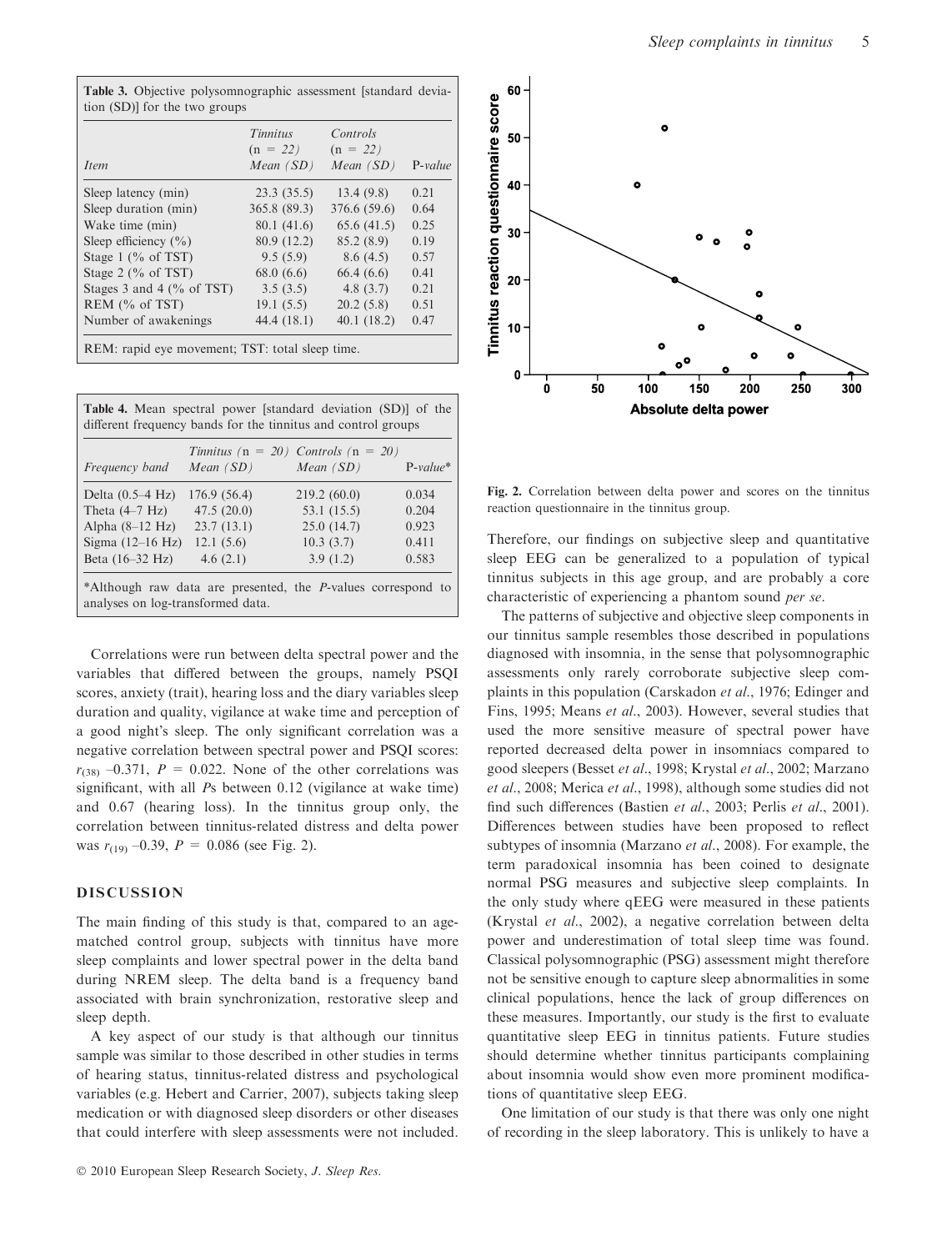major impact on our results, as both groups were exposed to the same conditions, and our control sample shows similar delta values to those reported in the literature for this age group (e.g. Bastien et al., 2003; Cajochen et al., 2006). The negative correlations between sleep complaints and delta power and between tinnitus-related distress and delta power further support genuine sleep abnormalities rather than artifactual effects.

The physiological mechanisms and functional significance of lower delta power during NREM sleep in the tinnitus group remain unclear. The intensity and dynamics of delta power are thought to reflect the time–course of the homeostatic process (i.e. more time awake produces higher delta, whereas more time asleep is associated with lower delta) (Achermann et al., 1993). Lower delta activity may therefore reflect impaired sleep homeostasis, as has been hypothesized in insomnia (Besset et al., 1998). This implies that tinnitus subjects would be less able to increase sleep intensity with the accumulation of wakefulness. Future studies should address this issue by measuring the effects of multiple waking intervals on delta sleep to quantify the ability of the homeostatic process of tinnitus subjects to adapt to different wake durations.

Experimental reduction of delta activity has been linked to generalized discomfort, fatigue, attention and memory disruptions and daytime pain (e.g. Lentz et al., 1999). Conversely, experimental increase of slow wave sleep has been shown to increase memory consolidation (Marshall et al., 2006). Impaired attention and memory have been reported in tinnitus (e.g. Delb et al., 2008; Rossiter et al., 2006; Stevens et al., 2007) and may be consequent to non-restorative sleep in combination with tinnitus, rather than a primary effect of tinnitus.

Finally, given our findings, future studies should examine whether and how activities and therapies that enhance NREM sleep synchronization (delta) can impact sleep quality, sleep complaints and the overall wellbeing of tinnitus patients. For example, meditation and light exercise have been shown to enhance delta sleep (Gambelunghe et al., 2001; Patra and Telles, 2009). Interestingly, a 3-month intervention involving combined meditation ⁄ cognitive behavioral therapy improved wellbeing in tinnitus patients to a degree very similar to that in patients with chronic fatigue syndrome (Sadlier et al., 2008; Thomas et al., 2006). The effects of these therapies on delta power could reveal the mechanisms by which these therapies improve the well-being of this population, and could inform us about how NREM sleep synchronization contributes to tinnitus comorbidities.

In conclusion, our study shows that tinnitus patients without diagnosed sleep disorders have self-reported poor sleep quality, and that these complaints are not correlated with objective polysomnographic assessments of their sleep, but rather with a significant decrease in delta band spectral power.

# ACKNOWLEDGEMENTS

This study was made possible thanks to a grant from the Fondation Caroline-Durand and salary support from the Fonds de la Recherche en Santé du Québec awarded to Julie Carrier and Sylvie Hébert. We thank Sonia Frenette, Annie Magnan, Maxime Maheu, and Jean Paquet for their help in the data collection and statistical analysis. We also thank two anonymous reviewers for their helpful comments on a previous version of this paper.

# **REFERENCES**

- Achermann, P., Dijk, D. J., Brunner, D. P. and Borbély, A. A model of human sleep homeostasis based on EEG slow-wave activity: quantitative comparison of data and simulations. Brain Res Bull, 1993, 31: 97–113.
- Asplund, R. Sleepiness and sleep in elderly persons with tinnitus. Arch Gerontol Geriatr, 2003, 37: 139.
- Axelsson, A. and Ringdahl, A. Tinnitus–a study of its prevalence and characteristics. Br.J.Audiol., 1989, 23: 53.
- Bastien, C. H., Leblanc, M., Carrier, J. and Morin, C. M. Sleep EEG power spectra, insomnia, and chronic use of benzodiazepines. Sleep, 2003, 26: 313.
- Beck, A. T., Steer, R. A. and Brown, G. K. Beck Depression Inventory II (BDI-II). Harcourt Assessment Canada, Toronto, 1996.
- Besset, A., Villemin, E., Tafti, M. and Billiard, M. Homeostatic process and sleep spindles in patients with sleep-maintenance insomnia: effect of partial (21 h) sleep deprivation. Electroencephalogr Clin Neurophysiol, 1998, 107: 122.
- Brunner, D. P., Vasko, R. C., Detka, C. S., Monahan, J. P., Reynolds, C. F. 3rd and Kupfer, D. J. Muscle artifacts in the sleep EEG: automated detection and effect on all-night EEG power spectra. J Sleep Res, 1996, 5: 155.
- Buysse, D. J., Reynolds III, C. F., Monk, T. H., Berman, S. R. and Kupfer, D. J. The Pittsburgh Sleep Quality Index: a new instrument for psychiatric practice and research. Psychiatry Res., 1989, 28: 193.
- Cajochen, C., Munch, M., Knoblauch, V., Blatter, K. and Wirz-Justice, A. Age-related changes in the circadian and homeostatic regulation of human sleep. Chronobiol Int, 2006, 23: 461.
- Carskadon, M. A., Dement, W. C., Mitler, M. M., Guilleminault, C., Zarcone, V. P. and Spiegel, R. Self-reports versus sleep laboratory findings in 122 drug-free subjects with complaints of chronic insomnia. Am J Psychiatry, 1976, 133: 1382.
- Cole, J. C., Motivala, S. J., Buysse, D. J., Oxman, M. N., Levin, M. J. and Irwin, M. R. Validation of a 3-factor scoring model for the Pittsburgh sleep quality index in older adults. Sleep, 2006, 29: 112.
- Cronlein, T., Langguth, B., Geisler, P. and Hajak, G. Tinnitus and insomnia. Prog Brain Res, 2007, 166: 227.
- Edinger, J. D. and Fins, A. I. The distribution and clinical significance of sleep time misperceptions among insomniacs. Sleep, 1995, 18: 232.
- Erlandsson, S. I. and Holgers, K. M. The impact of perceived tinnitus severity on health-related quality of life with aspects of gender. Noise Health, 2001, 3: 39.
- Folmer, R. L. and Griest, S. E. Tinnitus and insomnia. Am.J.Otolaryngol., 2000, 21: 287.
- Gambelunghe, C., Rossi, R., Mariucci, G., Tantucci, M. and Ambrosini, M. V. Effects of light physical exercise on sleep regulation in rats. Med Sci Sports Exerc, 2001, 33: 57.
- Hallam, R. S. Correlates of sleep disturbance in chronic distressing tinnitus. Scand.Audiol., 1996, 25: 263.
- Hebert, S. and Carrier, J. Sleep Complaints in Elderly Tinnitus Patients: A Controlled Study. Ear Hear, 2007, 28: 649.
- Khalfa, S., Dubal, S., Veuillet, E., Perez-Diaz, F., Jouvent, R. and Collet, L. Psychometric normalization of a hyperacusis questionnaire. ORL J.Otorhinolaryngol.Relat Spec., 2002, 64: 436.
- Krystal, A. D., Edinger, J. D., Wohlgemuth, W. K. and Marsh, G. R. NREM sleep EEG frequency spectral correlates of sleep complaints in primary insomnia subtypes. Sleep, 2002, 25: 630.